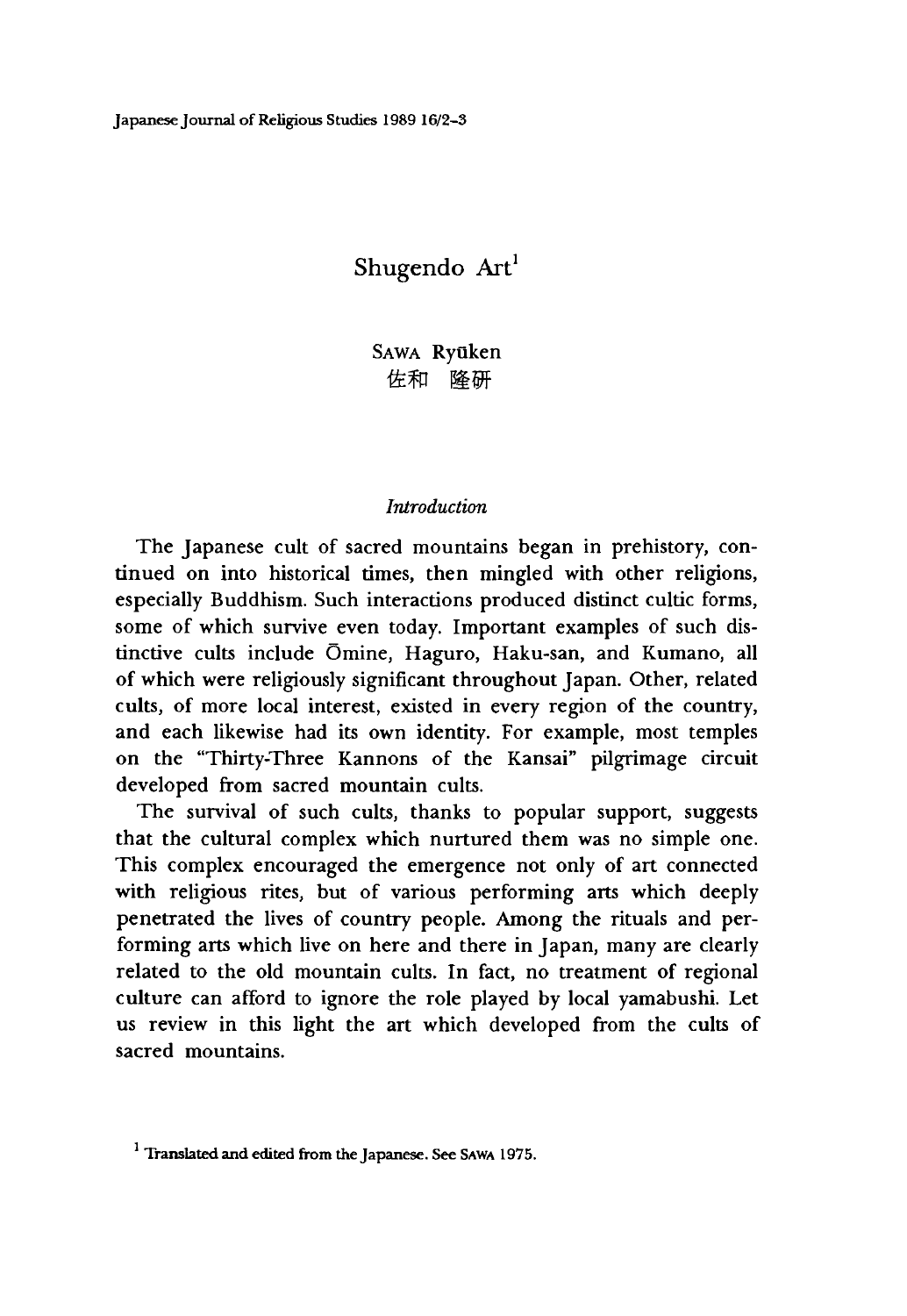## *Images of Zaō Gongen* 蔵王権現 and En no Gyōja 役行者

The founder of Japanese mountain religion is always said to be En no Gyoja, who was active above all in the Omine 大峯 mountains. The cult of Omine (or Yoshino 吉野 or Kinpusen 金峯山) goes back to the Nara period, but because Omine is close not only to the Yamato region but to Kyoto as well, its cult flourished in Heian times and after, and spread as well to every part of the country. Therefore, an examination of mountain-cult art must begin with the art of Omine and Yoshino.

The first purely Buddhist practitioner to promote the cult of  $\overline{\text{O}}$ mine is thought to have been Shōbo 聖宝 (832–909), who founded Daigo-ji 醒醐寺 and who is regarded as the "restorer" *(chuko* 中興) of Ōmine Shugendo. Shōbō's biography states that he built on Kinpusen a chapel which enshrined a six-foot, gilded Nyoirin Kannon 如意輪観音; a ten-foot Tamon Tenno 多聞天王; and a ten-foot Kongo Zao Bosatsu 金剛葳王菩薩. He also organized six boatmen to start a ferry service on the Yoshino River, which had to be crossed by all pilgrims to Omine.

No one knows just what Shobo's image of Kongo Zao Bosatsu looked like. Deities by that name appear in the Kokūzō 虚空蔵 region of the Taizokai 胎蔵界 mandala and in fascicle seven ("On Kong6-z6") of the *Daranishū-kyō* 陀羅尼集経(T. 18, 841-851): the Taizōkai variant has sixteen heads and eight arms, while the *Daranishu-kyd* variant (described in the *Kongo-zo* chapter, section 12, T. 18, 844b6-28) has one head and two arms. It is also unclear how widespread devotion to this deity may have been at the time. Still, it is significant that Shōbō should have enshrined Kongō Zaō on Kinpusen. Iconographically, his image was surely one of the two varieties just described, not the Zao Gongen image which developed later. On the other hand, Kongo Zao Bosatsu and Zao Gongen are obviously related to each other.

Legend has it that Shaka 釈迦, Senju 千手 (Kannon), and Miroku 弥勒 appeared first as the Buddhist *honji* 本地 of the Omine deity, in answer to En no Gy6ja's call, and that Zao Gongen manifested himself only after En no Gyoja had rejected all three in turn. Zao Gongen has no known textual basis. However, the *Daranishu-kyo* form of Kongo Zao Bosatsu is described as expressing vehement wrath, and it therefore seems likely that this passage is the ultimate source for Zao Gongen as well. At any rate, images of the Omine deity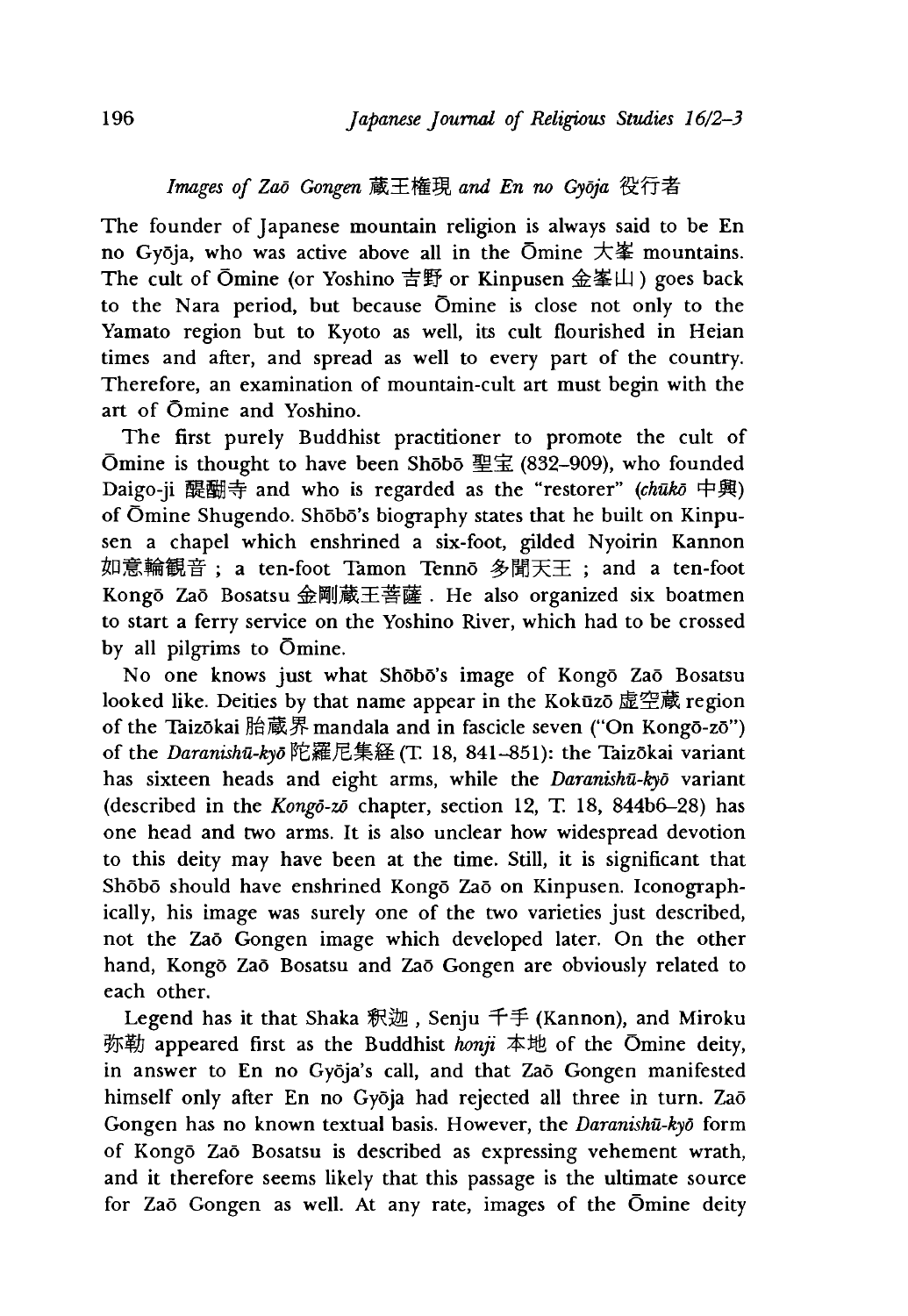made in Heian times and after, as icons of the cult, portray above all Zao Gongen, and show the iconographic traits peculiar to him alone. No doubt Zao Gongen has less to do with any canonical document than with ideas specific to the Omine cult itself.

Still, a deity iconographically similar to Zaō Gongen can be found in the "old translation" version of the *Ninno-kyo* 仁王経 (*[ên-wang* ching, T. 8, 823-834). There, Ryūō-ku 竜王吼, one of the Godairikiku 五大カ吼 Bosatsu, treads the earth with his left foot while lifting his right; carries in his raised right hand a dharma-wheel; and presses his left hand, which forms the sword mudra, against his waist. His hair bristles skyward and his general aspect is wrathful. The only difference between Ryūō-ku and Zaō Gongen is that Zaō Gongen holds in his right hand a vajra, single or triple-pronged. The resemblance is remarkable.

Another, similar iconographic configuration is that of Kongo Doji 金剛童子, honored in the Tendai tradition. In this case, however, the pose of the arms and legs, left and right, is reversed. Kongo D6ji's left hand holds a triple-pronged vajra, while his right hand is in the mudra of banishing fear. Very few Zao Gongen images display this mudra. Yet is it true that some Zao Gongen images are left-right reversed. Examples include the *waki honzon* 脇本尊 ("secondary main image") of Sanbutsu-ji 三仏寺 in Tottori-ken, as well as an image enshrined in Shōzen-in 正善院, within the Sanbutsu-ji precincts. The lower hand of both these images displays the sword mudra, not that of banishing fear. It is barely possible that these Zao Gongen images sprang from a lineage different from the one which produced the Omine examples.

A related image, made of iron, shows Zao Gongen holding a dharma-wheel aloft in his right hand. Since this Zao Gongen is therefore indistinguishable from Ryūō-ku, one should perhaps consider that it actually is Ryūō-ku. However, images of the Godairiki-ku are so rare that there is no confirmed image of Ryūō-ku with which to compare it. This, and the fact that the image is iron, make it safer to assume that the image was intended as a Zaō Gongen, for the personal use of a Shugendo practitioner.

The earliest surviving image of Zaō Gongen, one engraved on a mirror excavated from a kyō-zuka 経塚 ("sutra mound") on Kinpusen, is dated Chōhō 3 (1001). A great many such images are associated with Omine; examples excavated from sutra mounds alone number 186. Further, it is possible to gauge the broad diffusion of the Omine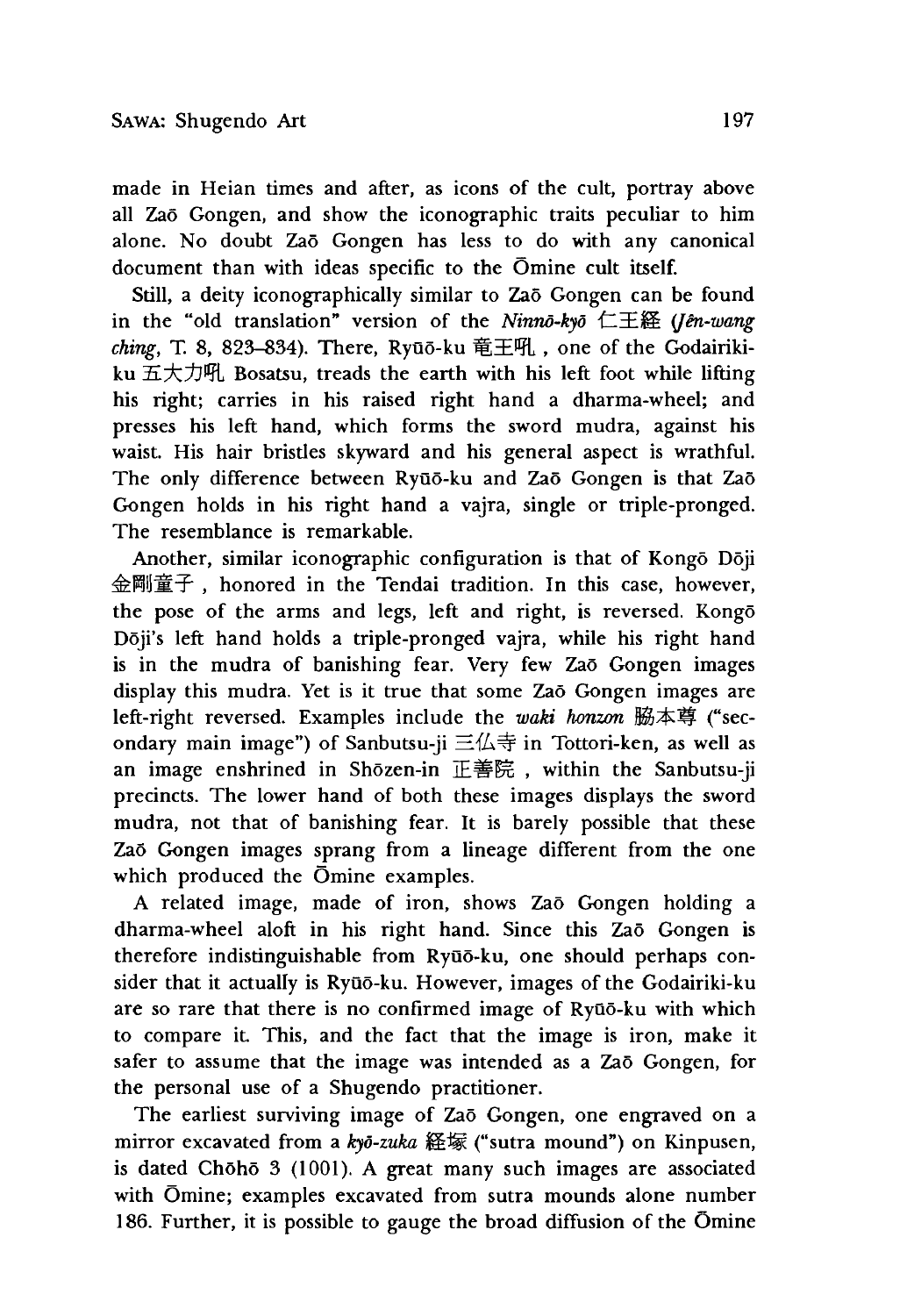cult, from the mid-Heian into the early Kamakura period, by studying Zao Gongen images found elsewhere in Japan. Examples include two statues at Kōryū-ji 広隆寺 (Uzumasa 太秦) in Kyoto; seven statues at Sanbutsu-ji in Tottori-ken; one statue at Shozen-in, a subtemple of Sanbutsu-ji; two *mishdtai* 御正体 images at Hoo-ji 法王寺 in Shimane-ken; two statues at Hoshi-no-miya 星宮 Jinja in Gifu-ken; one bronze statue at Mitake 御嶽 Jinja in Miyagi-ken; and one *kakebotoke* 懸仏 image at Kinpu 金峰 Jinja in Yamagata-ken.2

Moreover, according to *Shoji ryakki* 語寺略記,3 a gold Zao Gongen was once enshrined in a stone hall of the temple at Togakushi. In other words, Zao Gongen images from this period are widely distributed in Japan.

Many surviving Zao Gongen images can be attributed to the Heian period. Only in late Kamakura times did the *honzon* (the main focus of devotion) of the Omine cult cease to be Zao Gongen and become En no Gyoja himself. By then the cult had spread far along the coast of the Inland Sea. Images of En no Gyoja, dating from this time, can be found at the summit of Sanjō-ga-take 山上ヶ嶽 in the Omine range, in the Sakuramoto-bo 桜本坊 at Yoshino, and at Sekiba-ji 石馬寺 in Shiga-ken. A painting on wood (ita-e 板絵) at Chūzen-ji 中禅寺 (Nikkō) is dated Gentoku 3 (1321). Muromachi-period images of En no Gyoja can be found here and elsewhere.

Perhaps some people engaged in the Omine cult were also devotees of Miroku. Not only did Miroku appeared as a precursor to Zao Gongen,but Omine was sometimes regarded as the *nai-in* 内院 ("inner sanctum") of Miroku's paradise and Kasagi-yama 笠置山 as the *ge-in* 外院 ("outer sanctum"). An image of Miroku was incised on a rock face on Kasagi already in the Nara period, and this image then served as the model for another, similar one near Muro-ji. The cult which produced such images was probably upheld by the moun-

<sup>2</sup> Even though Yamagata is the center of the Haguro cult, Kinpu Jinja on Kinpusen, southwest of Tsuruoka, has an independent existence and looks after the region's Kinpusen cult. It is not known when this Kinpu Jinja was first built. However, Minamoto no Yoshitsune, fleeing from Yoshino toward Hiraizumi, sent a personal representative to Haguro; and this suggests that there was communication between Omine and Haguro practitioners even in the Heian period. Kinpu Jinja probably dates from that time. The shrine's *kakebotoke mishdtai* (unfortunately damaged) belong to the Kamakura Period. One bears an inscription dated Showa 2 (1313) which reads, "Placed before the sacred presence of Zao Gongen.. . . " Apparently a Zao Gongen, now lost, was enshrined there at the time.

<sup>3</sup> Included as *kan* 200 of the *Asabashō* 阿婆縛抄 ; reproduced in the 9th volume of the supplementary illustrations volume of the *Taishō shinshū daizōkyō*, pp. 752-772. See p. 759b10-11.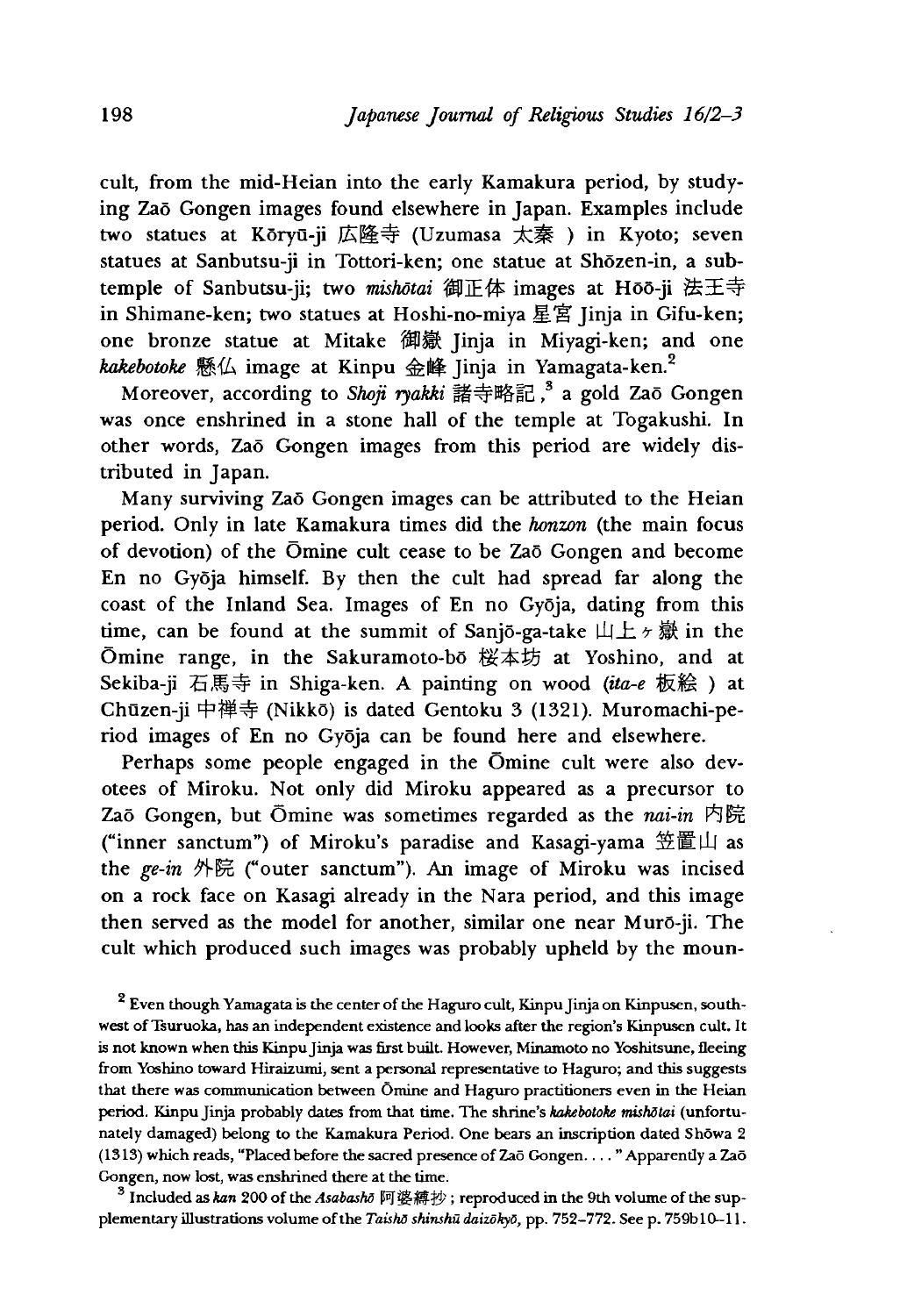tain practitioners of Nara. No doubt pictures of Miroku's welcome to the soul *(Miroku raigo zu* 弥勒来迎図 > were linked with it as well. Since there exist relatively few post-Heian images of Miroku, it is significant that most of them are found at regional temples associated with Shugendo. One example is the *honzon* of Kontai-ji 金胎寺 in southern Kyoto-fu. However, the diffusion of this Miroku cult was not coextensive with that of the Omine cult itself.

Particularly famous as artifacts of the Omine cult are the *kyd-bako* 経 営 ("sutra boxes"〉and *kyd-zutsu* 経 筒 ("sutra cylinders"〉excavated from the *kyd-zuka* where Fujiwara no Michinaga 藤原追長 buried them in Kankō 4 (1007). These objects are the oldest so far recovered from any *kyd-zuka,* and are clearly of the highest craftsmanship then available. *Kyd-zuka* became particularly common in the twelfth century and after, and can be found in almost every area of Japan. Those who made them, realizing that the "latter age" *(masse* 末 世 ) had arrived, copied out sutras like the *Lotus Sutra,* the *Amida-kyd* 阿弥陀経, or the *Miroku-kyō* 弥勒経, and hoped to preserve them in the earth until that future day when Miroku should appear in the world. Most known *kyd-zuka* are in the mountains and appear to spring from sacred mountain cults.

#### *Gilt-Bronze Images Found in Mountain-Cult Temples*

Most gilt-bronze buddha-images found at temples associated with the cult of sacred mountains belong to the Nara period. Representative examples include:

- an early Nara-period, seated Shaka Nyorai at Sakuramoto-bo, Yoshino;
- a Jūichimen Kannon 十一面観音, among many other images from a *kyd-zuka,* at Nachi 那智 Taisha;
- three images, including a Juichimen Kannon and a Sho 聖 Kannon, at Daisen-ji 大山寺 in Tottori-ken;
- a standing figure of Kannon Bosatsu, at Gakuen-ji 鰐淵寺, Shimane-ken;
- a standing figure of Kannon Bosatsu, from a *kyd-zuka,* at Shidori 倭文 Jinja in Tottori-ken;
- a Shaka Nyorai in half-lotus posture, a Nyoirin Kannon, also in half-lotus posture, and a standing figure of Kannon Bosatsu,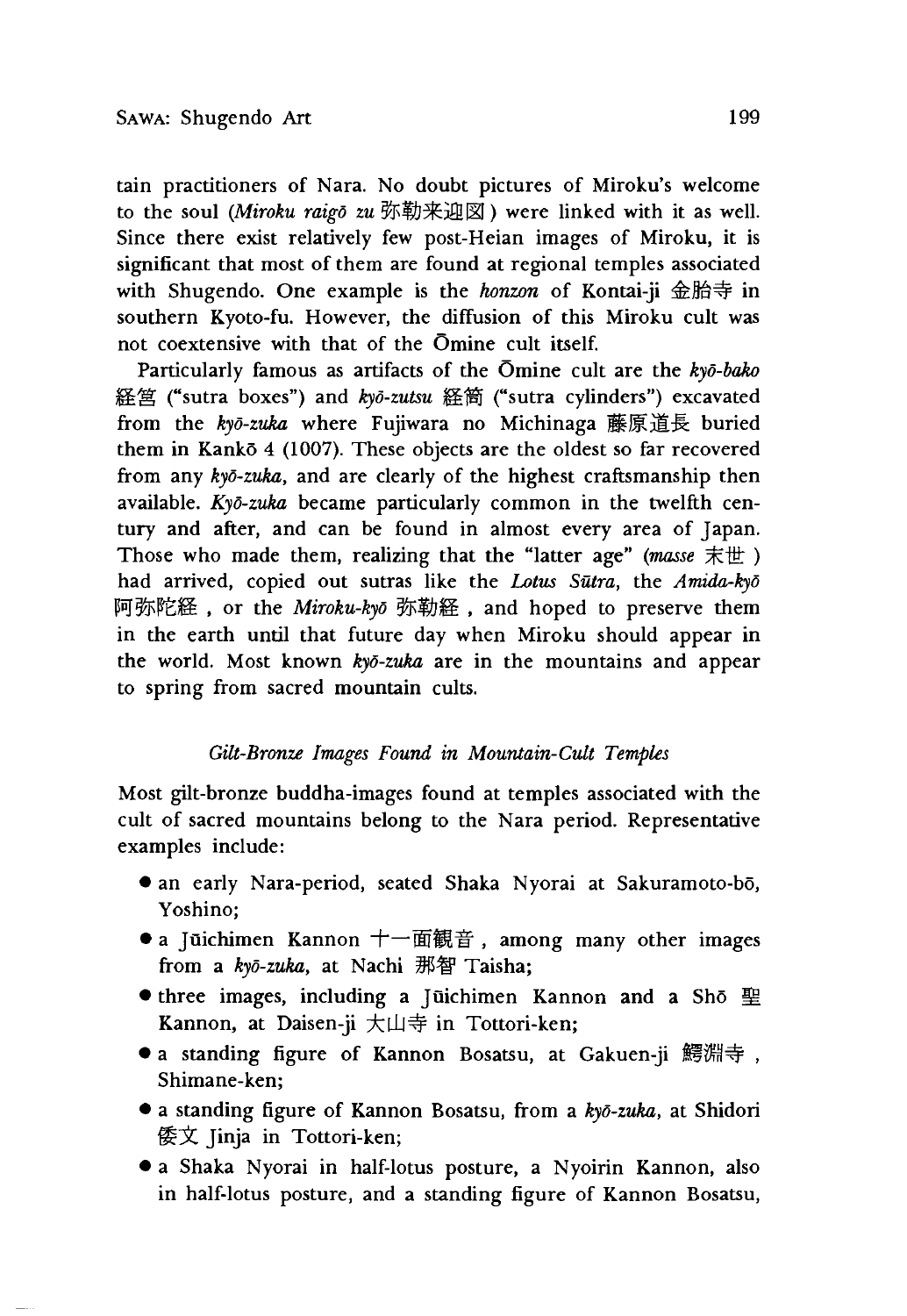- at Kanshin-ji 観心寺, Osaka; and
- a standing figure of Kannon Bosatsu, at Kongō-ji 金剛寺, Osaka.

All these objects are either from *kyd-zuka* made by lay or semi-lay mountain practitioners associated with mountain-cult temples, or else belong directly to such temples, which were inhabited by monks who themselves were active as mountain practitioners. Practitioners may have carried with them, for their personal devotions, not only early Nara-period, gilt-bronze images, but also smaller ones of more recent date. Indeed, an astonishing number of gilt-bronze buddha-images were made at mountain-cult temples and shrines.

Examples are to be found throughout Japan. For instance, there are still many gilt-bonze images of Zao Gongen at the summit of Sanjo-ga-take; and archaizing, post-Kamakura gilt-bronze images are also found in connection with the Haguro cult.<sup>4</sup> For the Haku-san cult, there exists a late-Heian Jüichimen Kannon; while life-size images of Jizō 地蔵, Jūichimen Kannon, Amida, and Shō Kannon, which were once at the top of the mountain, are now enshrined in Rinsai-ji 林西寺, in Shiramine-mura 白峯村. Gilt-bronze images of Kokuzo Bosatsu also occur in connection with the Koga 局賀 cult. Images like these suggest that the revival of interest in gilt-bronze images, which began in the Kamakura period, may have been due to demand from mountain practitioners. Such images continued to be made into Edo times.

Mountain practitioners tended for various reasons to prefer giltbronze images. Small ones, being sturdy and durable, were highly suitable as personal *honzon,* which is no doubt why Nara-period examples still survive at regional mountain-cult temples. Again, many large gilt-bronze *honji-butsu* 本地仏 images were enshrined on mountaintops in the Kamakura period, no doubt because metal was known to be far more durable than wood. It is surely no coincidence that the revival of gilt-bronze image making occurred precisely during the Kamakura period, when the mountain cults reached the peak of their development.

*Mirrors,* kakebotoke 懸 仏 *and* waniguchi 鰾ロ *(Gongs}*

Many bronze mirrors survive at mountain-cult temples. Particularly

<sup>&</sup>lt;sup>4</sup> For example, the standing Shaka Nyorai image at Dainichi-bō.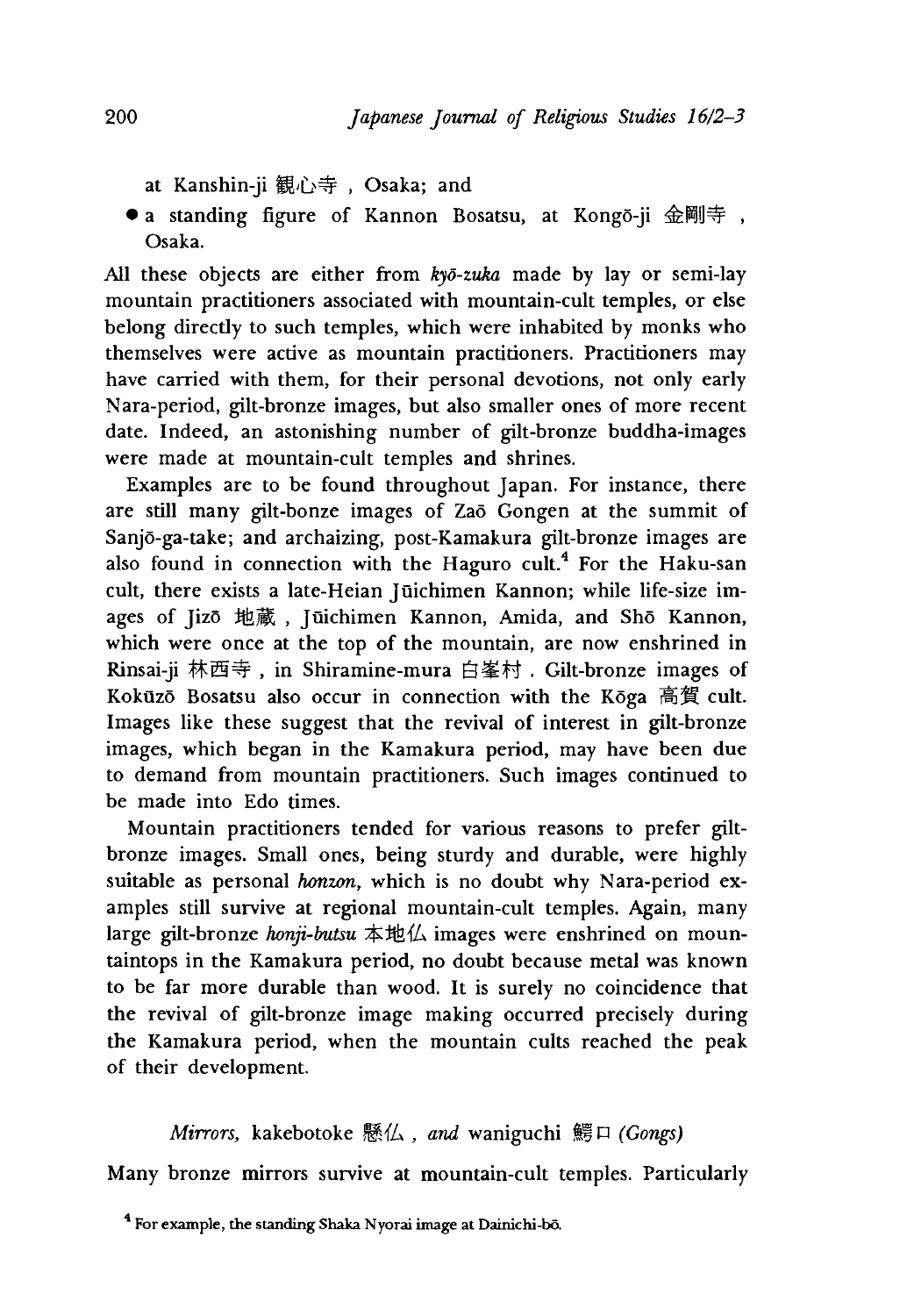numerous are those on the face of which a buddha-image has been engraved with fine lines. Such mirrors were intended as *shintai* 神体 ("embodiment of the divine"), and the images engraved upon them demonstrate the syncretic relationship between the buddha depicted and the kami. Far more numerous still, however, are the *kakebotoke* which developed from them. These are truly important relics of mountain-cult art. The fact that the oldest dated image of Zaō Gongen is engraved on a mirror shows that such mirrors were indeed the product of mountain religion. The same conclusion can be drawn from the large number of incised mirrors excavated from *kyd-zuka.* A comprehensive study of these mirrors would contribute much to the study of mountain religion and its art. Here, I will only propose a few Heian-period examples.

- 1.The oldest example is a two-armed Nyoirin Kannon, incised on a mirror placed inside the statue of Shaka which Chōnen 耷然 brought back from China in Eien 1(987). Although the drawing is in a style not otherwise known in Japan, there is still some doubt whether the image on the mirror was made in China itself.
- 2. An octagonal mirror excavated in Akita-ken and dated Eien 3.8.3 (989), showing Dainichi Nyorai 大曰如来 and eight bodhisattvas against an eight-petaled lotus ground.
- 3. A flower-shaped mirror at Sanbutsu-ji, dated Chōtoku 3.9 (997), showing an image of Dainichi Nyorai against an eight-petaled lotus.
- 4. An image of Zao Gongen incised on a hexagonal mirror at Sōji-ji 総持寺, and dated Chōhō 3.4.10 (1001). Similar images of Zao Gongen from this period can be found on mirrors at Ryūsen-ji 竜泉寺 (Dorogawa 洞川) and Sakuramoto-bō.
- 5. An octagonal mirror now owned by Tōkyō Geijutsu Daigaku and dated Kankō 4.5.29 (1007), showing five buddha figures.
- 6. A flower-shaped mirror excavated at Uguisuno 驚野 in Akita-ken and dated Chogen 4.7.13 (1031), showing four buddha figures.

Many similar Heian-period examples exist. Judging from the dates of the earliest ones, it is in the late tenth century that such mirrors first became popular. Although written references to *konji-butsu* images being installed in shrines begin a little earlier, the late tenth century was apparently when such cults gained wide recognition. It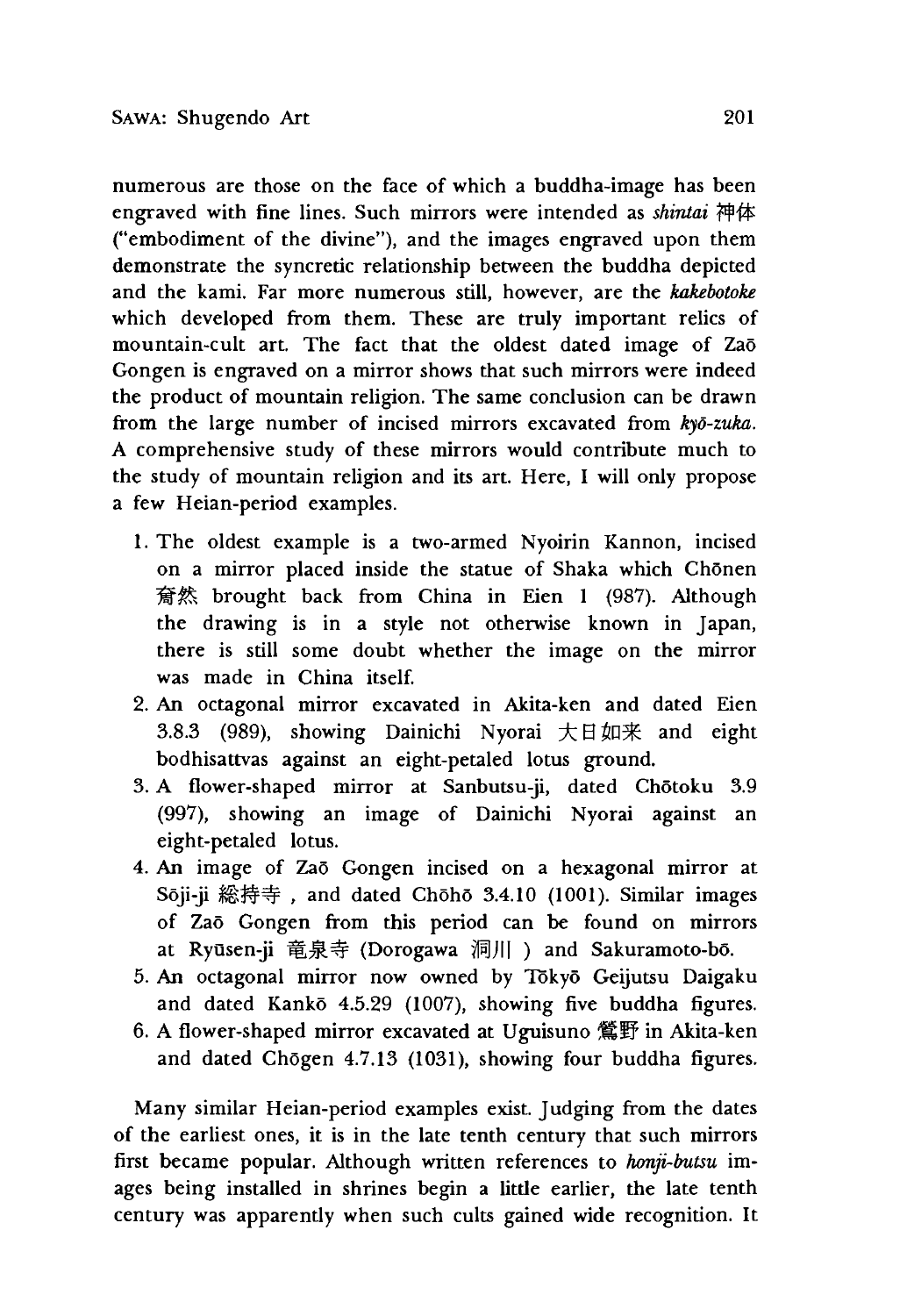is interesting that images of Zao Gongen appear already among such late tenth-century incised mirrors.

*Waniguchi* gongs, too, seem to be a special feature of mountain temples. The oldest, firmly datable *waniguchi,* in a private collection in Osaka, bears an inscription which associates it with Kinpusen and dates it to Shōryaku 2.3 (991). Another early example, excavated in Nagano-ken, is dated Chōhō 3 (1001). Gongs like these hung before the entrance to a hall, to be rung by worshipers. Absent from major, full-scale temples, they were used instead at mountain temples which were the object of popular faith. Most surviving examples are therefore from provincial temples. A good many appear to date from Heian times.

*Waniguchi* appear to have been associated with mountain religion from the start. In fact, the first appearance of incised mirrors, the first appearance of *waniguchi* and the first appearance of Za5 Gongen seem to have roughly coincided. Thus, the late tenth century seems to be the time when the Buddhist phase of Japanese mountain religion first became well-established.

#### *Image Statues in Mountain Religion*

A fair number of Buddhist statues associated with mountain cults survive from the Heian period in various parts of Japan. Since they exhibit a variety of unusual styles, they are generally referred to simply as "provincial works." While some closely resemble works from the Capital area, most are in highly individual. Works like these are generally ignored by art historians. Their origins are obviously connected with the mountain cults, which played so important a role in spreading Buddhism to the provinces.

It is often said that Shōbō had a great many buddha-images either made or repaired, and the main image-maker cited in this connection is one Eri Sōzu 会理僧都. Eri is the only Heian-period Buddhist sculptor about whom anything is known. Extant images by him include a Senju Kannon at Tō-ji 東寺, a Miroku Nyorai at Jison-in 慈尊院,and a Yakushi triad in the Yakushi-do 薬師堂 at Kami Daigo 上醍醐 . He seems to have been active as a monk in Kyoto, and to have enjoyed late in life a senior position at To-ji. Hence, buddhaimages connected with him and Shobo belong to the Capital area and are not considered provincial.

Heian-period *mikkyō* 密教 adepts (ajari 阿闍梨) were obliged, as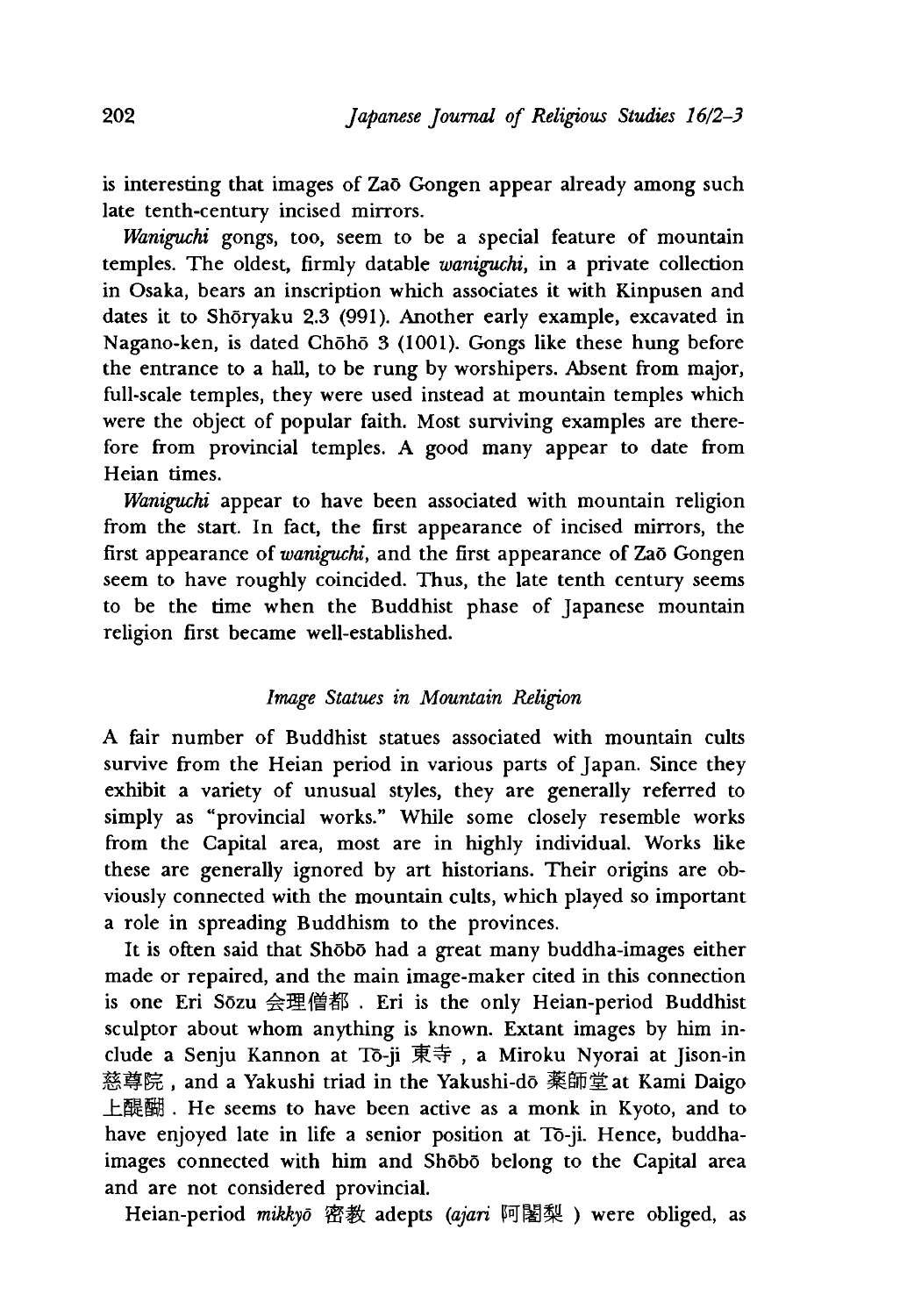specified in the Dainichi-kyō 大日経, to master the arts of painting and sculpture so as to be able to make esoteric mandalas. Thus, some fully-ordained *mikkyd* monks surely studied these arts as well. Eri is no doubt an example. Furthermore, it is easy to imagine that men who had inherited the technical tradition of the Nara-period Buddhist sculptors, and who had lost their livelihood in the Capital area, then joined the mountain ascetics, among whom they continued to make buddha-images as necessary. Such sculptors would have had only a distant connection with the latest style in demand in the Capital. Instead, they would often have worked completely independently. Such men may have established ties with various Shugendo lineages and traveled widely, making images as they went. Certainly, some provincial, Heian-period buddha-images have facial features which strongly recall one another. At any rate, many provincial images, from both before and after the time of the sculptures of Kōshō 康尚 (mid-Heian) and Jōchō 定朝 (d. 1057), are inscribed with the maker's name. Although these sculptors are wholly unknown in written records, they and their works deserve reconsideration and reevaluation by art historians.

One interesting problem involving mountain-cult images is that of nata-bori 鉈彫 ("hatchet-carved") statues, which give the impression of' having been left; unfinished. No theory yet proposed accounts for them satisfactorily. It is tempting to think that their origin may be in the *honzon* of Kong6rin-ji 金剛輪寺 in Shiga-ken. While this statue's face is finished (unlike classic *nata-bori* examples), the body is only roughly carved *(ara-bori* 荒彫). Support for this idea can be found in the *honzon* of Saimyō-ji 西明寺, also in Shiga-ken. This secret image is never shown, but according to the resident priest it resembles the Kongorin-ji statue. Moreover, the *honzm* of the Konpon Chūdō 根本中堂 on Mt. Hiei (formerly the honzon of Ōzō-ji 横蔵寺 in Gifu-ken) is said to be an *ara-bon* image. Evidence like this suggests that *ara-bori honzm* images are peculiar to Tendai temples. Perhaps they were inspired by a momentary vision of the deity. At any rate, the hatchet strokes which form the "unfinished" body of *nata-bori* images are both careful and regular. Thus, *nata-bon* images are apparently not really unfinished. In that respect, then, they are to be distinguished from the genuinely rough ara-bori images. Unusual sculptures of this kind are special to Shiga-ken and the region further east. Presumably they are linked with the activity of Tendaiaffiliated Shugendo practitioners. Enkū 円空 (1632-1695) inherited